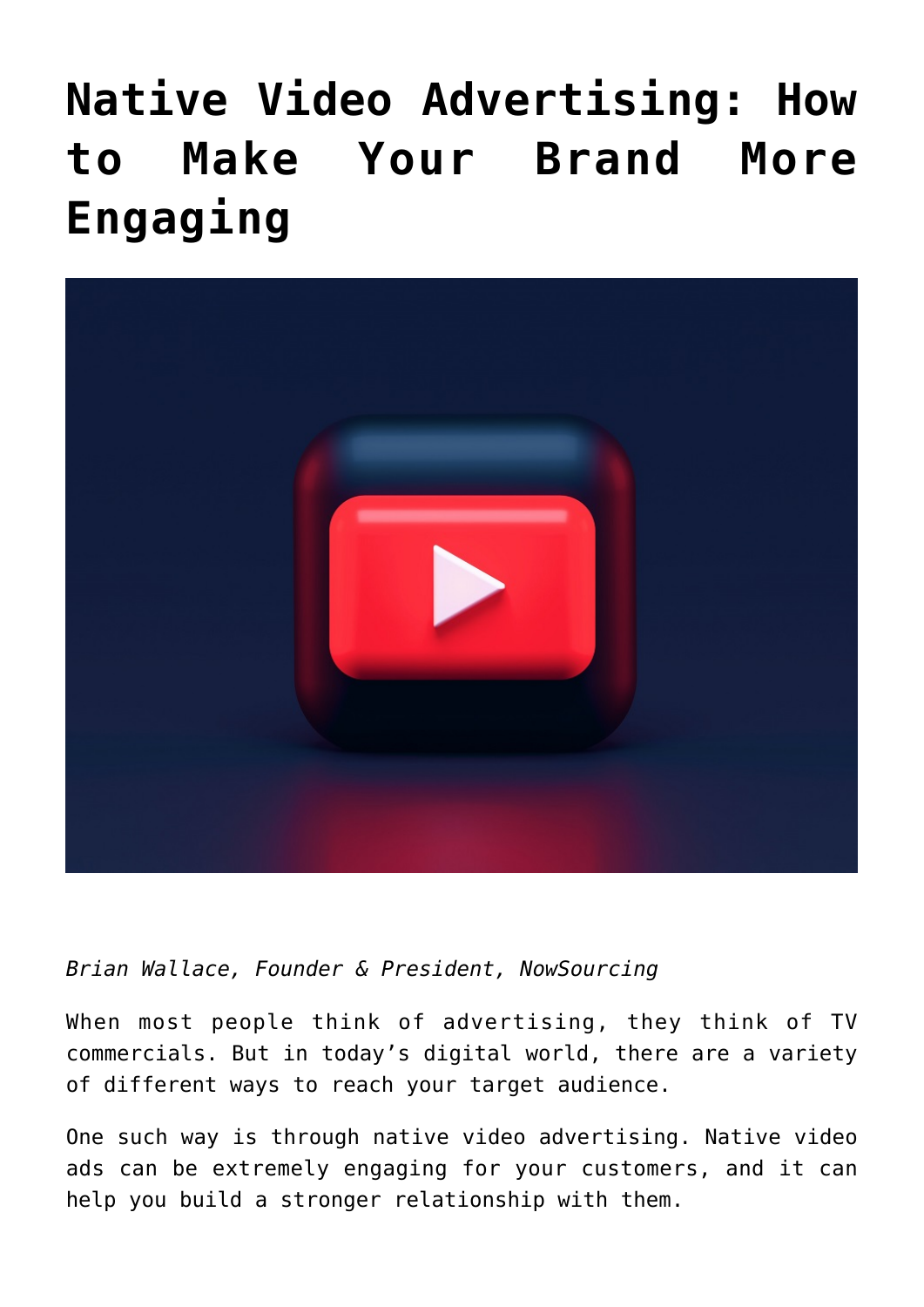In this blog post, we'll explain what native video advertising is and how you can use it to improve your brand's visibility and engagement.

### **What is Native Video Advertising?**

Native Video Advertising is a form of online video advertising that is integrated into the design of a website or app.

Unlike pre-roll or post-roll ads, native video ads are not intrusive and do not interrupt the user experience. Instead, they are contextually relevant and appear in a format that blends in with the surrounding content.

Native video ads are often used to promote products or services within the content environment where they appear.

For example, a native video ad for a new car might appear on a YouTube channel that specializes in car reviews. By appearing in a relevant and non-intrusive way, native video ads can be an effective way to reach potential customers.

## **How Does Native Video Advertising Differ from Traditional Online Video Advertising?**

There are a number of key ways in which native video advertising differs from traditional online video advertising.

Perhaps the most obvious difference is that native video ads are designed to blend in with the surrounding content, while online video ads are typically more obtrusive. This means that native video ads are less likely to be skipped or ignored by viewers.

Another key difference is that native video ads are often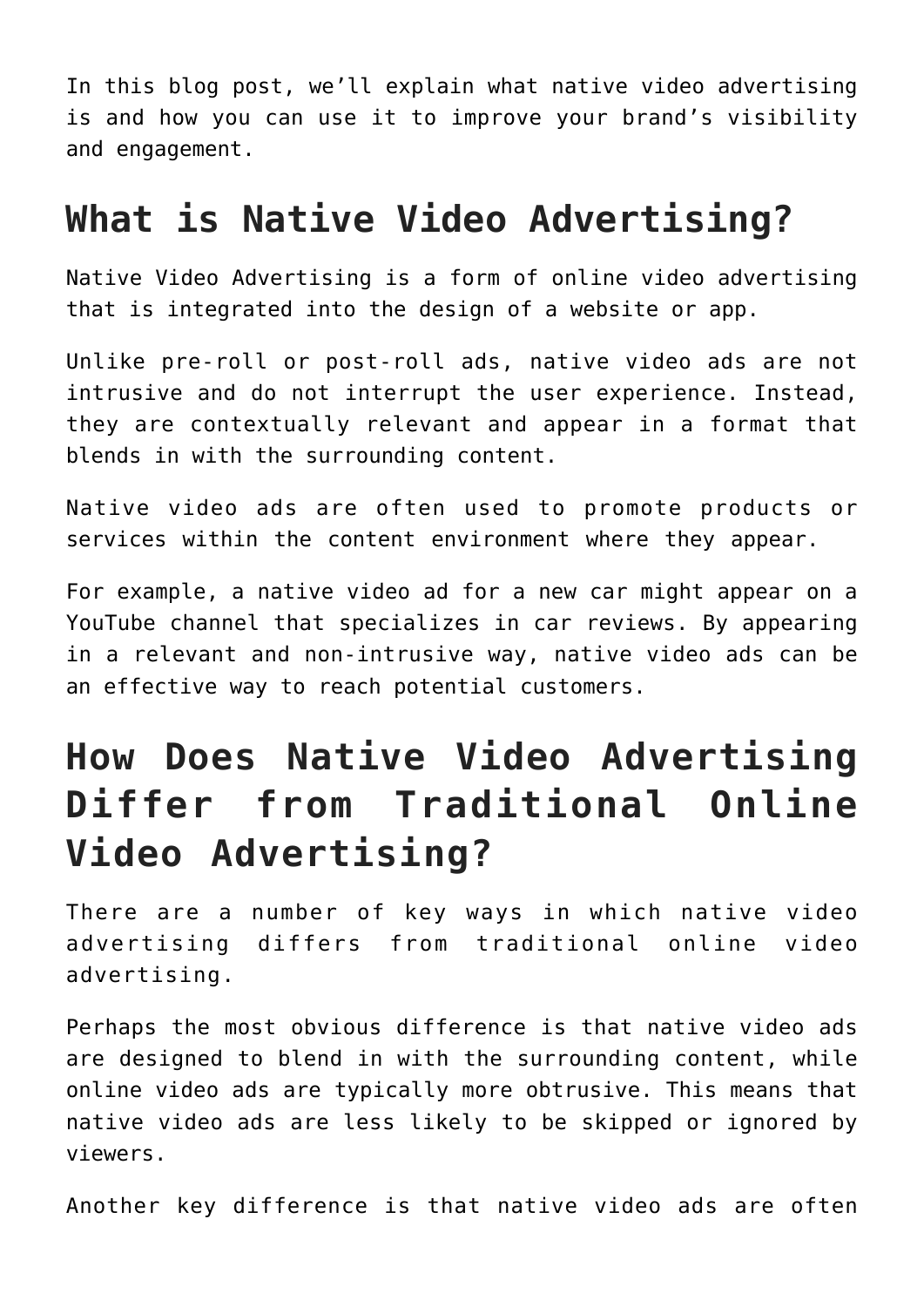delivered throug[h social](https://www.commpro.biz/social-media-section/) platforms, like Facebook and Twitter, which have highly engaged user bases. This gives advertisers the opportunity to reach a large audience with their message.

Finally, native video ads are typically shorter than other online video ads, making them more effective at holding viewers' attention. Taken together, these factors make native video advertising a powerful tool for marketing campaigns.

# **Why Should You Consider Using Native Video Advertising as Part of Your Marketing Toolbox?**

Video advertising is becoming an increasingly popular and effective [marketing](https://www.commpro.biz/marketing-section/) tool, and using native video ads is a great way to reach your target audience. Native ads are designed to blend in with the content of their surrounding environment, making them less disruptive and more likely to catch the attention of viewers.

In addition, native ads leverage many of the same social media platforms that people already use every day, making it easier for them to connect with potential customers in an organic, conversational way.

And because native ads are accompanied by interactive features such as transcripts or linkable landing pages, they can also help you gather important data and analytics about your target audience.

In short, if you want to boost your marketing results, then adding native video advertising to your toolbox is a must!

**Important**: Before you start, make sure you know the proper [social media video ad specs](https://quickframe.com/blog/social-media-video-ad-specs-placements-guide/) for your preferred platform!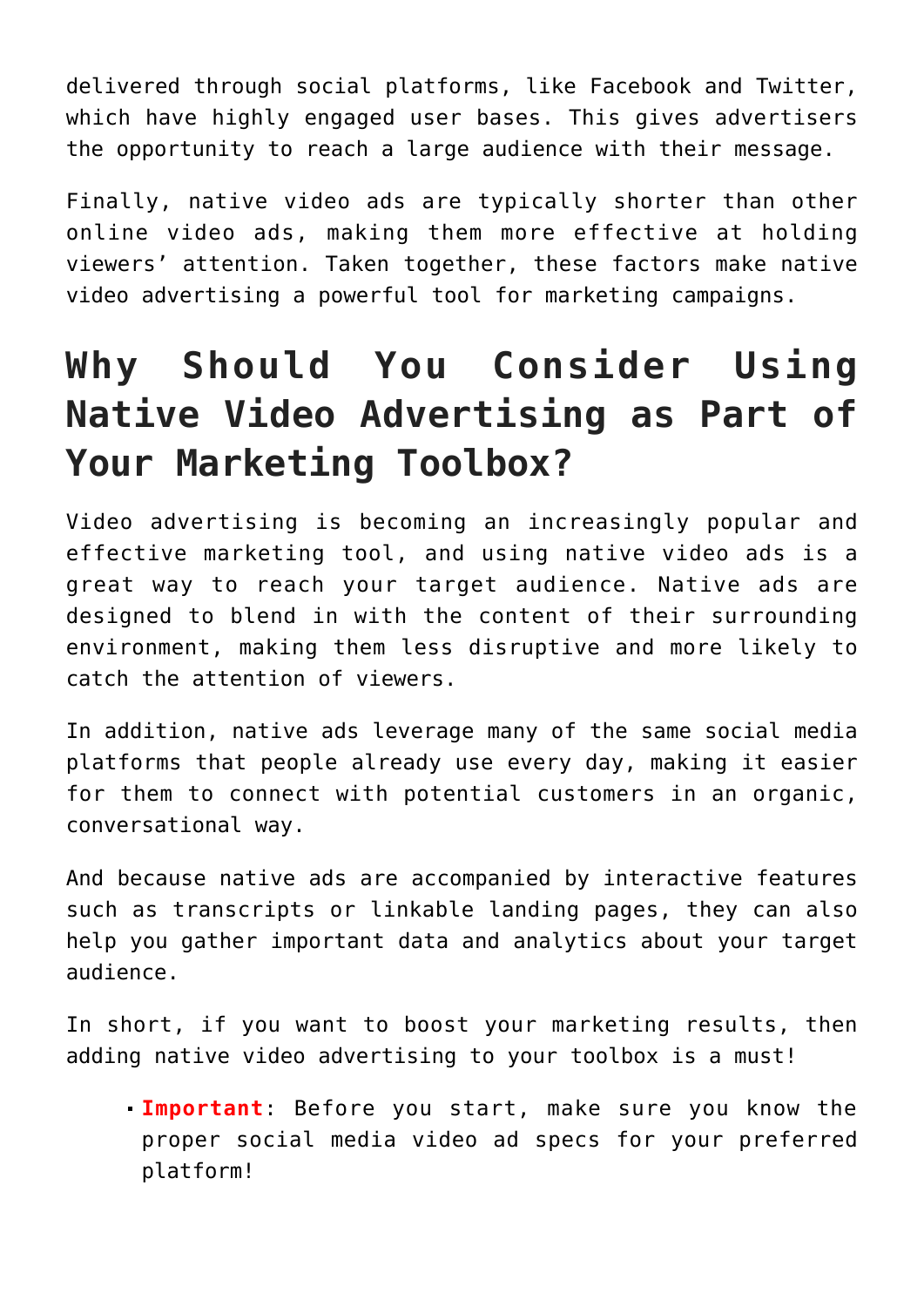# **How Can You Create Engaging Native Video Ad Campaigns?**

Here are some tips to get you started with native video advertising.

#### **Keep It Short and Sweet**

The attention span of most internet users is notoriously short, so you'll need to hook them in quickly with an engaging opening. Brevity is key when it comes to native video ads.

#### **Make It Relevant**

Relevance is essential for all types of advertising, but it's especially important for native video ads. Your ad should be carefully targeted to the audience you're trying to reach, and it should offer something that they're actually interested in seeing.

#### **Use Attractive Visuals**

Video is a highly visual medium, so it's important to make sure that your ad is visually appealing. Use high-quality images and video footage, and consider using animation to add interest.

#### **Tell a Story**

A well-told story can be incredibly engaging, so try to incorporate one into your native video ad campaign. Your story doesn't need to be complicated – it could be as simple as highlighting how your product or service has helped a customer achieve their goals.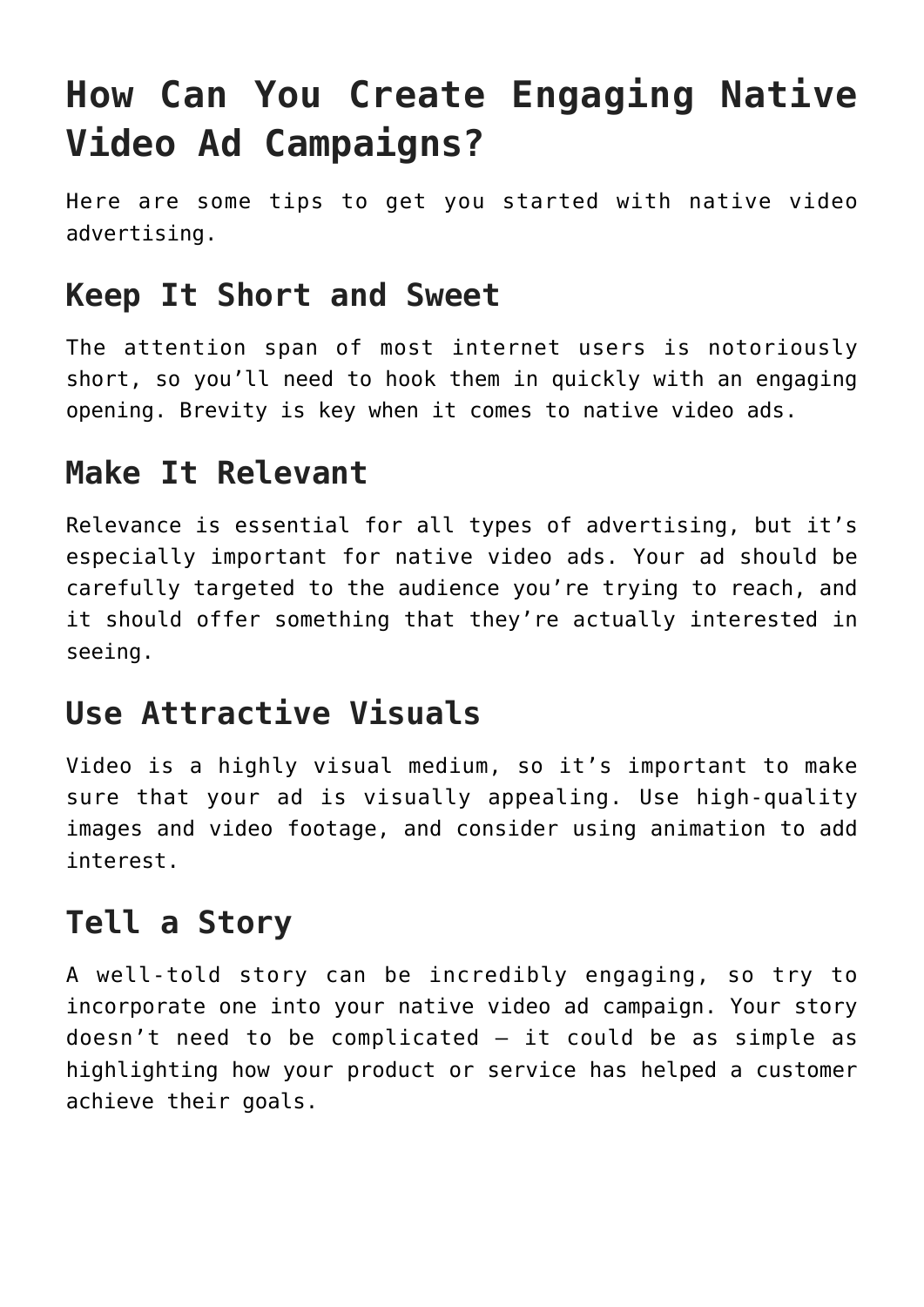#### **Use CTAs Sparingly**

Video ads are not always well-received by viewers, as they can be intrusive and disruptive. One way to minimize this negative response is to use call-to-actions (CTAs) sparingly in native video ads.

CTAs are typically used to encourage the viewer to take some kind of action, such as visiting a website or making a purchase. However, too many CTAs can be off-putting and may even cause the viewer to skip the ad entirely. When used judiciously, however, CTAs can help to guide the viewer towards taking the desired action.

In native video ads, it is often best to use a single CTA at the end of the ad, rather than peppering them throughout the spot.

### **Best Practices for Creating and Publishing Effective Native Video Ads**

When creating and publishing online video ads, there are a number of best practices that should be followed in order to ensure maximum impact. One key area is choosing the right platform for distribution.

Since different video platforms cater to different audiences, it is important to choose one that is likely to resonate with your target demographic. Additionally, it is essential to optimize your ads for viewing on mobile devices, as this is where most consumers will be accessing them.

Of course, you also need to make sure you develop a compelling narrative. That way, you can break through all the other noise in today's overcrowded advertising landscape – and capture your viewer's attention from the start.